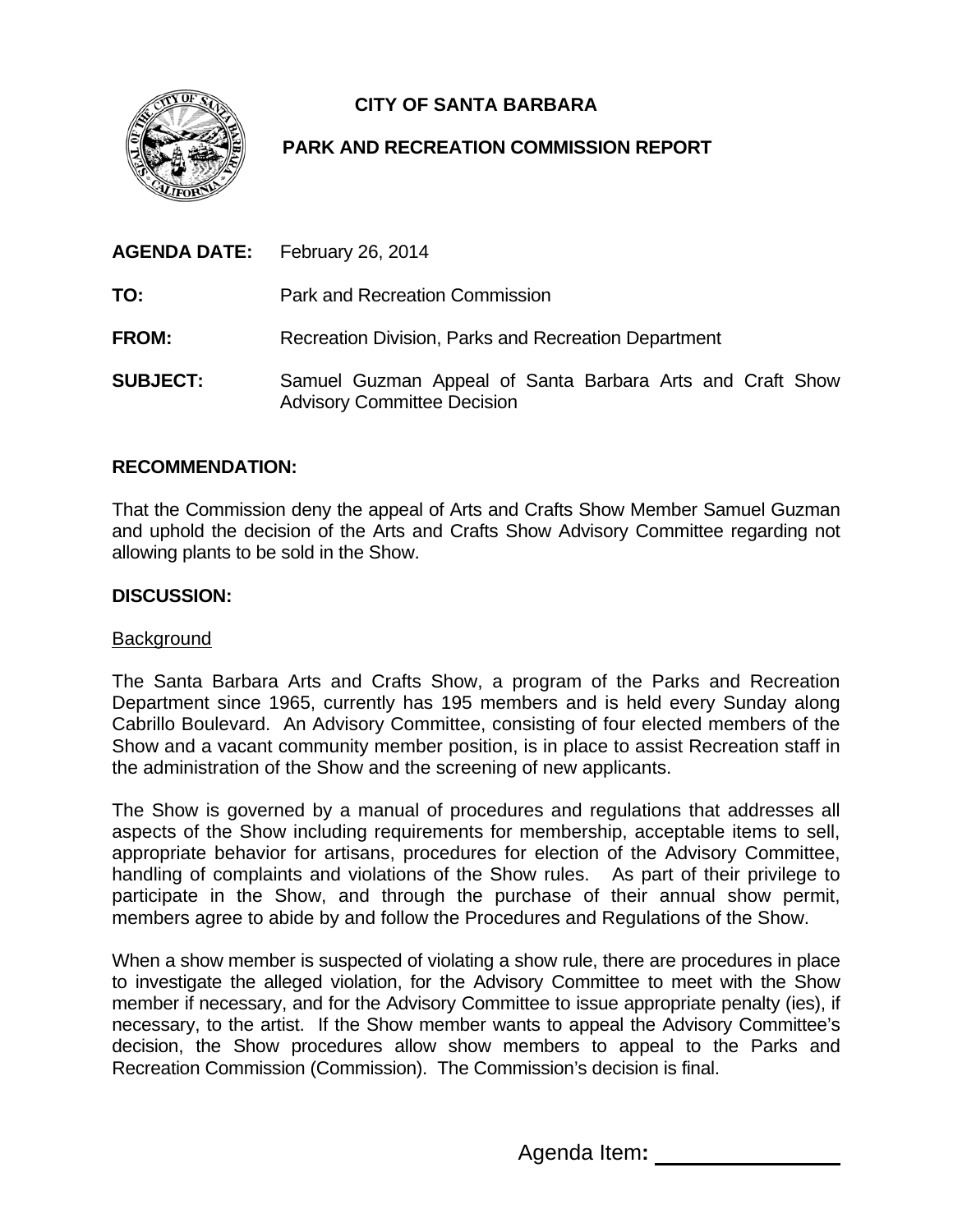## Decision by the Arts and Crafts Advisory Committee Concerning Samuel Guzman

Samuel Guzman screened into the Show in June 2013 with a product he named "Stabilies" consisting of Tillandsia air plants nested in hand-made wire sculptures. Mr. Guzman was informed by the Arts and Crafts Show Advisory Committee that plants could not be sold because show rule B.19 specifically prohibits the sale of plants. Mr. Guzman was instructed by the Advisory Committee to display a sign reading "Plants are for display purposes only" if he wanted to use Tillandsias as a display item for his wire sculptures. Upon participating in the Show, Mr. Guzman proceeded to sell Stabilies with wire sculptures and air plants.

Samuel Guzman's Stabilies were discussed at multiple Arts and Crafts Show Advisory Committee Meetings since his screening. Mr. Guzman claimed that Tillandsia air plants were not plants and described his product as mixed media asking that they be approved for sale. The Advisory Committee consistently ruled that the air plants were a predominant feature of his finished products and those plants cannot be sold in the Show.

After a final re-screening in December, 2013 and upon a review by City management of this case, staff terminated Samuel Guzman's membership in the Santa Barbara Arts and Crafts Show in January 2014.

Staff has prepared the following timeline of the events surrounding the decisions by the Advisory Committee.

**6/4/13 -** Samuel Guzman submitted an application to the Show requesting to sell "wire sculptures that are accentuated by air plants".

**6/11/13 -** Samuel Guzman attended the Advisory Committee's screening meeting as was approved to sell "Single Wire Sculptures" with a caution stating: *Objects held in wire structures must be marked "not for sale demonstration purposes only".* 

**6/23/13 -** Staff monitor Jennifer Siegel observed that there were no signs stating that plants were for display only at Samuel Guzman's booth. Jennifer Sigel asked if Mr. Guzman if he was selling plants – he didn't respond. On that same day, a complaint was submitted by another show member who stated that a customer told her Mr. Guzman sold her an air plant for \$5.

**6/24/13 -** Jason Bryan called Samuel Guzman and reminded him that he cannot sell plants, and if he wishes to display plants in the future, a sign must be present indicating that the plants are for display purposes only.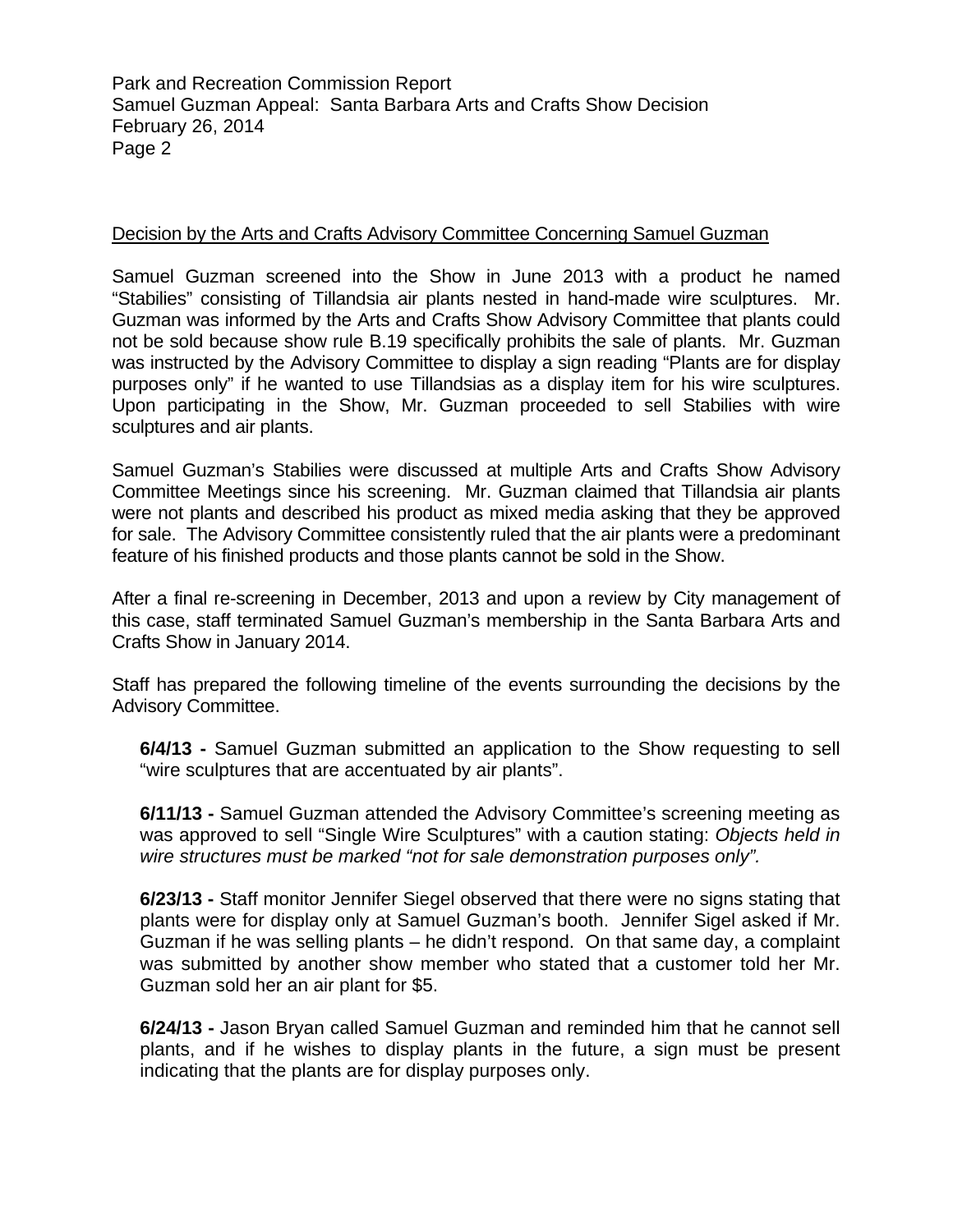**8/8/13 -** Samuel Guzman requested that his air plants be able to be sold in the Show as a "mixed media" and be approved for sale. Jason Bryan responded the same day that live plants were specifically prohibited for sale and that any rule change must be presented to and approved by the Advisory Committee as a first step.

**9/10/13 -** The Arts and Crafts Show Advisory Committee meeting packet contained Samuel Guzman's request to have live plants included in his product, which he described as 'mixed media'. Mr. Guzman attended the September 10th Arts and Crafts Show Advisory Committee meeting and requested that his Tillandsias be allowed in the Show because they were not plants.

**10/8/13 -** The Arts and Crafts Show Advisory Committee meeting took place with an agenda topic reading "Consider allowing plants to be integrated into products (for discussion)". The Advisory Committee discussed this topic and was not in favor of changing the Show rules relating to plants.

**10/15/13 -** Samuel Guzman sent an email to Jason Bryan requesting the outcome of the Advisory Committee discussion regarding plants in the Show. Jason Bryan informed Mr. Guzman that the Advisory Committee declined to further the discussion on allowing plants in the Show.

**10/24/13 -** Samuel Guzman sent an email to Jason Bryan expressing frustration on not receiving the minutes of the October 8th meeting. Jason responded that he informed Mr. Guzman of the outcome and that meeting the minutes will be prepared and distributed in compliance with the Brown Act.

**10/24/13 -** At Recreation Program Manager Judith McCaffrey's request, Jason Bryan contacted City Attorney Scott Vincent regarding Samuel Guzman, providing the "Arts & Culture" article on Stabiles.

**10/25/13 -** Jason Bryan receives information from City Attorney Scott Vincent that Samuel Guzman appears to be in violation with the Show rules and that it is appropriate to terminate his membership.

**11/19/13 -** Samuel Guzman came to Jason Bryan's office to discuss the topic of selling Tillandsias in the Arts and Crafts Show claiming that Tillandsias were not "plants". Jason Bryan reviewed a Wikipedia article on Tillandsia which states they are in the Plantae kingdom and refers to this genus as plants in the article. Prior to this meeting, Mr. Guzman requested access to all the historical minutes of the Arts and Crafts Show Advisory Committee. The minute archives were moved to the office, but Mr. Guzman never requested to review them. This meeting concluded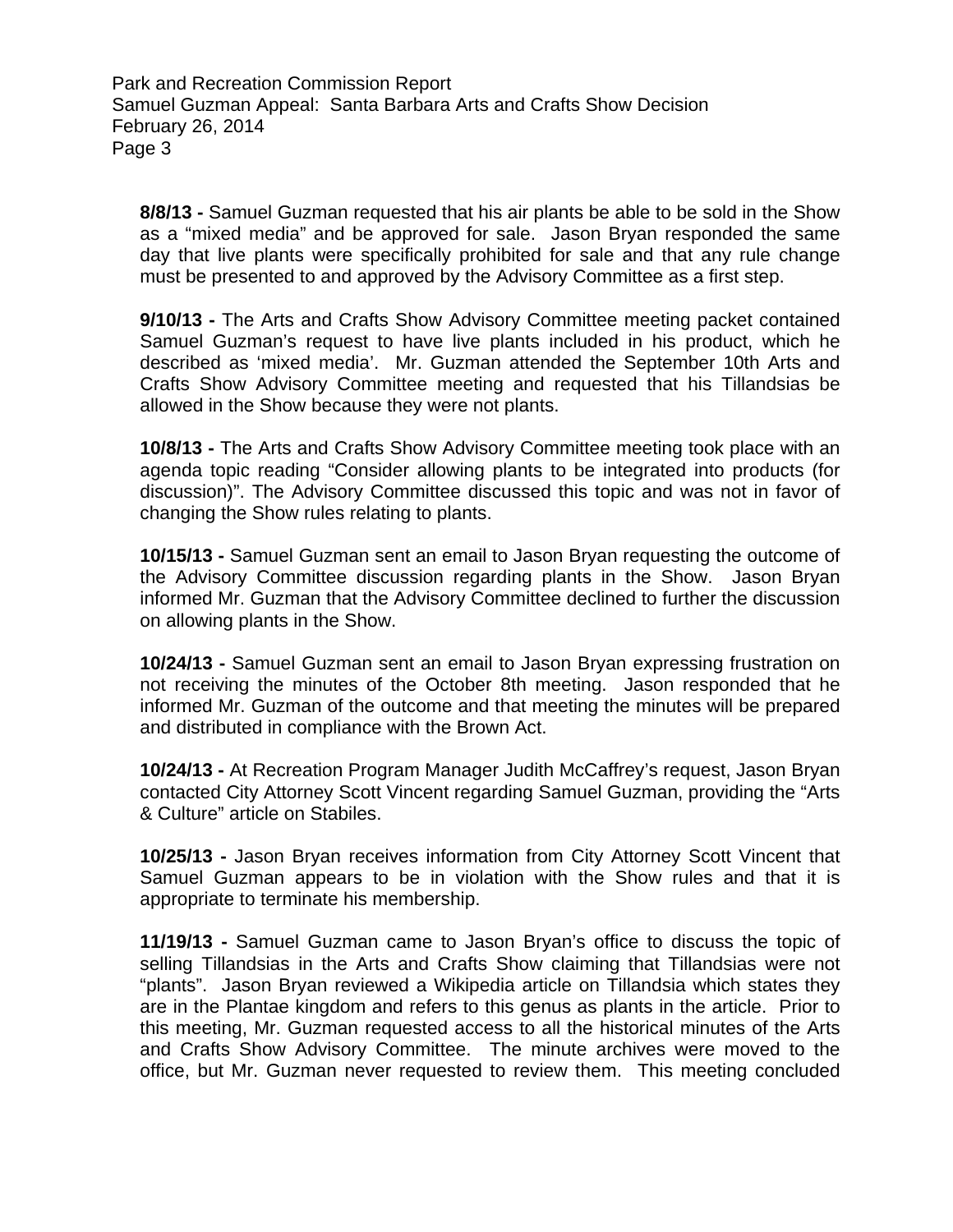with Mr. Guzman agreeing to attend a final screening to discuss the topic with the Advisory Committee.

**12/10/13 -** Samuel Guzman attended a re-screening of his Stabilies product and held a long discussion with the Arts and Crafts Show Advisory Committee. The Advisory Committee voted 3-1 against selling plants with his wire sculptures.

**1/21/14 -** Jason Bryan sent Samuel Guzman an email indicating that Mr. Guzman's membership in the Arts and Crafts Show is being terminated. A written notice of violation was mailed the same day via certified mail.

When members join the Santa Barbara Arts and Crafts Show, they complete and sign an application where they agree to comply with the procedures and regulations of the Show. Upon initial screening to the Show, the Advisory Committee Chair asks all applicants if they have read and understand the Show's procedures and regulations.

Samuel Guzman was aware of the Show rules relating to plants, but continued to sell Stabilies in the Show. Mr. Guzman's Stabilies contained plants that were also a principal and dominant feature of his finished work. The Show rules state that the artists' work must be the principal and dominant feature of items sold in the Show and that plants are prohibited from sale.

### Conclusion:

Staff and the Advisory Committee consistently informed Mr. Guzman that plants cannot be sold in the Show.

Staff recommends that the Park and Recreation Commission deny the appeal of Samuel Guzman and uphold the decision of the Arts and Crafts Show Advisory Committee regarding the prohibition against selling plants in the Arts and Crafts Show.

Consistent with other appeal hearings, the Commission will receive two 20-minute presentations. Staff will present first, followed by Mr.Guzman. The Commission may ask any clarifying questions before or after public comment prior to their deliberation.

Staff informed Mr. Guzman that if he wanted to have any written materials included in the Commission agenda packet so commissioners could review prior to the meeting materials needed to be provided no later than noon, February 19, 2014. Having received no materials by the deadline, staff was unsuccessful through several attempts to contact Mr. Guzman. Therefore, the agenda packet does not include any materials from Mr. Guzman.